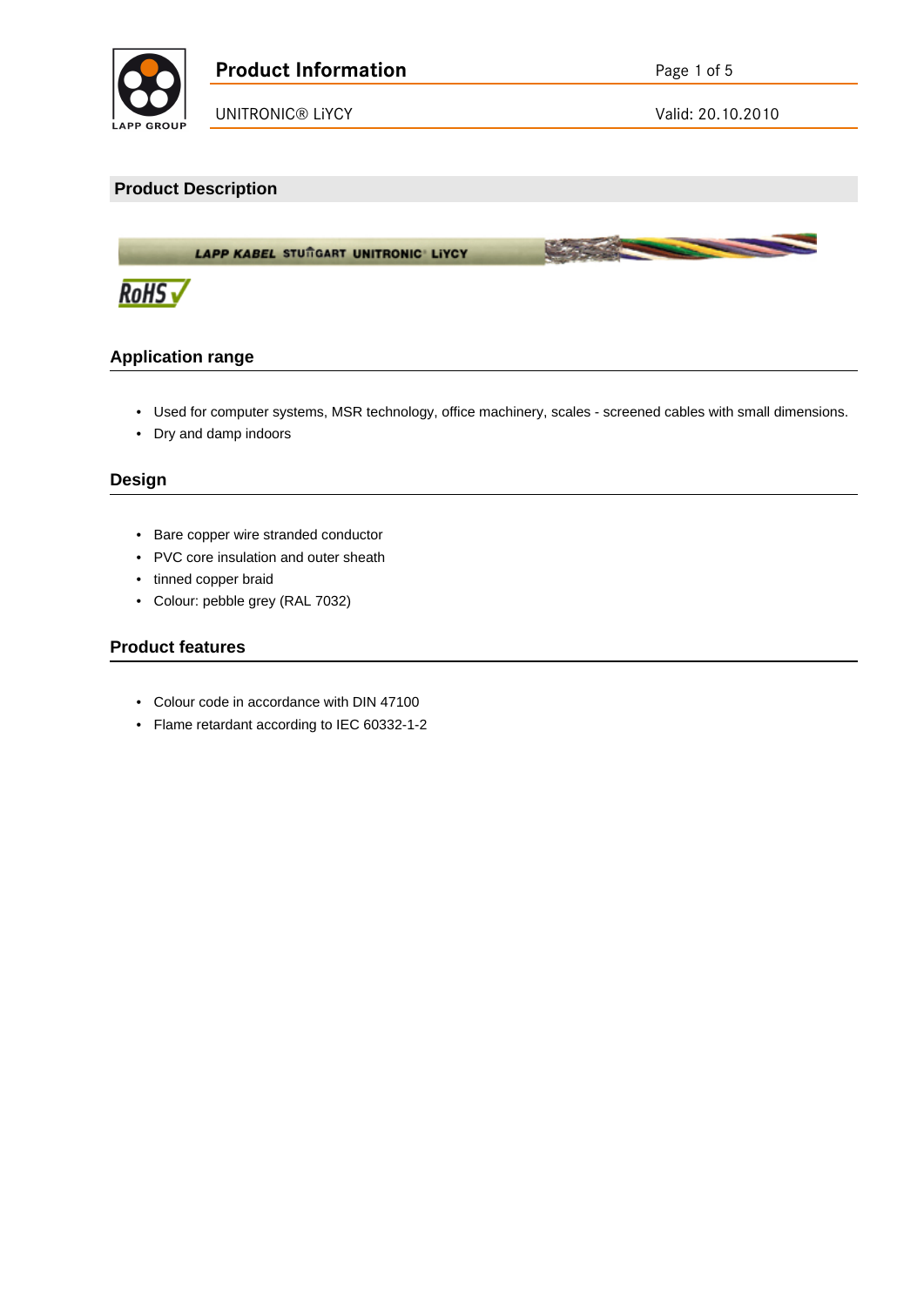

# **Product Information** Page 2 of 5

UNITRONIC® LIYCY Valid: 20.10.2010

### **Technical Data**

**Core identification code** DIN 47100 without colour repetition, see Appendix T9 **Mutual capacitance** C/C approx. 120 nF/km C/S: approx. 160 nF/km **Peak working voltage** (not for power applications) 250 V **Inductivity** approx. 0.65 mH/km **Based on** VDE 0812 **Specific insulation resistance** > 20 GOhm x cm

**Conductor stranding** Strand, fine wire 0.34 mm², 7 wire **Conductor resistance** see Appendix T11 **Minimum bending radius** For flexible applications: 15 x cable diameter fixed installation: 6 x cable diameter **Test voltage** At 0.14 mm2: 1200 V > 0.14 mm2: 1500 V **Range of temperature** Fixed installation: -40°C up to +80°C Flexing: -5°C up to +70°C

# **Article List**

| Part<br>number          | <b>Number</b><br>of cores and mm <sup>2</sup> per<br>conductor | Outer<br>diameter in mm | Copper<br>index kg/km | Weight<br>kg/km |  |
|-------------------------|----------------------------------------------------------------|-------------------------|-----------------------|-----------------|--|
| <b>UNITRONIC® LIYCY</b> |                                                                |                         |                       |                 |  |
| 0034302                 | $2 \times 0,14$                                                | 3.9                     | 12                    | 20              |  |
| 0034303                 | $3 \times 0,14$                                                | 4.1                     | 13                    | 28              |  |
| 0034304                 | $4 \times 0,14$                                                | 4.3                     | 14.3                  | 33              |  |
| 0034305                 | $5 \times 0,14$                                                | 4.6                     | 15.5                  | 38              |  |
| 0034306                 | 6 x 0,14                                                       | 4.9                     | 18.2                  | 38              |  |
| 0034307                 | 7 x 0,14                                                       | 4.9                     | 19                    | 49              |  |
| 0034308                 | $8 \times 0,14$                                                | 5.8                     | 21.2                  | 56              |  |
| 0034310                 | $10 \times 0,14$                                               | 6.1                     | 28.5                  | 66              |  |
| 0034312                 | $12 \times 0,14$                                               | 6.3                     | 30.4                  | 78              |  |
| 0034314                 | $14 \times 0,14$                                               | 6.7                     | 32                    | 80              |  |
| 0034315                 | $15 \times 0,14$                                               | 6.9                     | 37.8                  | 86              |  |
| 0034316                 | $16 \times 0,14$                                               | $\overline{7}$          | 43                    | 90              |  |
| 0034318                 | $18 \times 0,14$                                               | 7.3                     | 48.8                  | 104             |  |
| 0034320                 | 20 x 0,14                                                      | 7.7                     | 53.9                  | 116             |  |
| 0034321                 | 21 x 0,14                                                      | 7.9                     | 55.5                  | 121             |  |
| 0034325                 | 25 x 0,14                                                      | 8.4                     | 63                    | 149             |  |
| 0034328                 | 28 x 0,14                                                      | 8.5                     | 66.1                  | 153             |  |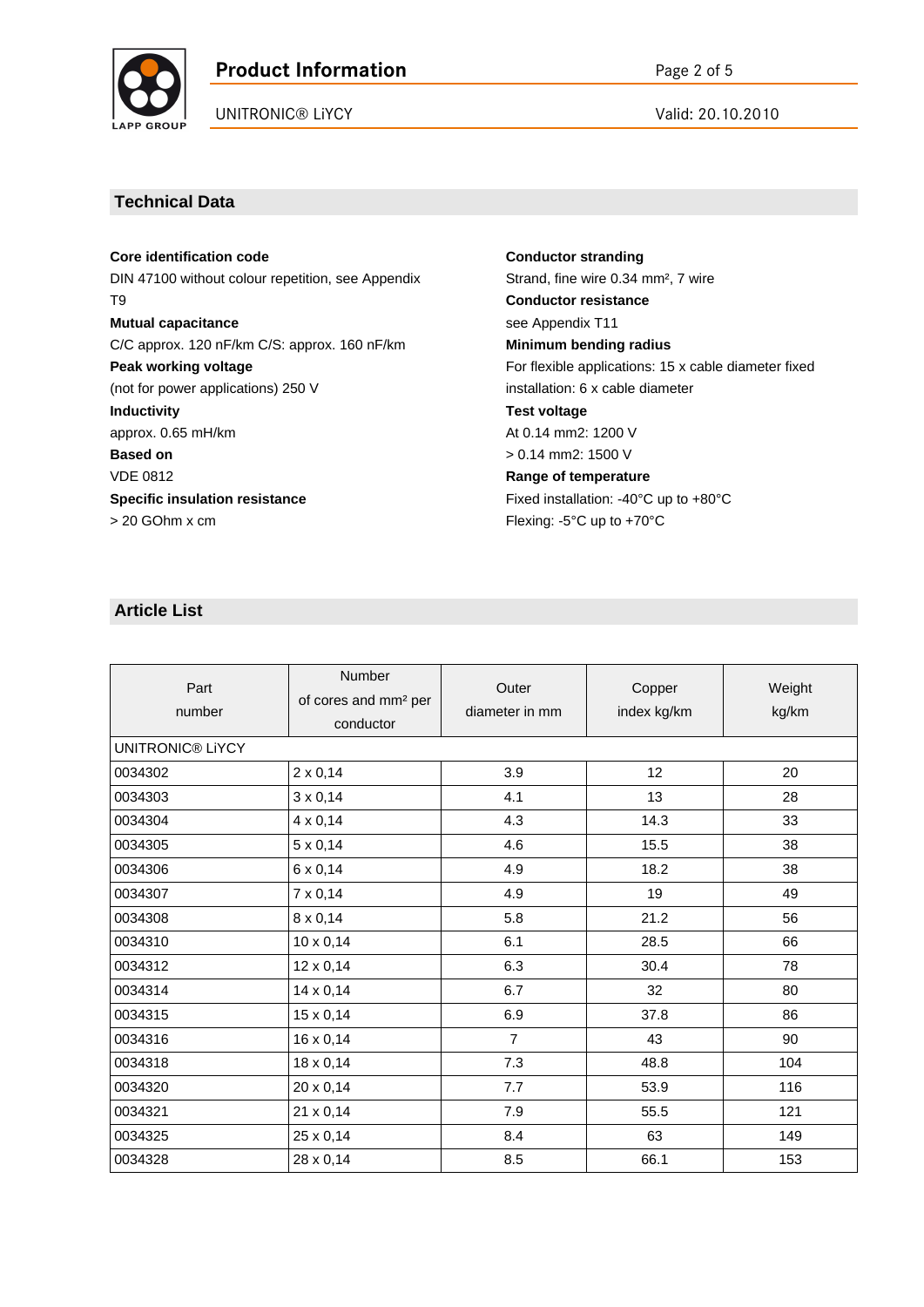

| 0034330 | $30 \times 0,14$ | 8.7    | 69    | 158   |
|---------|------------------|--------|-------|-------|
| 0034332 | 32 x 0,14        | 9      | 73.6  | 164   |
| 0034336 | 36 x 0,14        | 9.3    | 83    | 183   |
| 0034340 | 40 x 0,14        | 10.4   | 87.5  | 210   |
| 0034344 | 44 x 0,14        | 10.7   | 110.5 | 225   |
| 0034350 | 50 x 0,14        | 11.1   | 122.5 | 253   |
| 0034402 | $2 \times 0,25$  | 4.5    | 16    | 32    |
| 0034403 | $3 \times 0,25$  | 4.7    | 21    | 37    |
| 0034404 | 4 x 0,25         | 5      | 24    | 41.3  |
| 0034405 | $5 \times 0,25$  | 5.6    | 29    | 51.2  |
| 0034406 | 6 x 0,25         | $\,6$  | 30    | 58    |
| 0034407 | 7 x 0,25         | $\,6$  | 37    | 65    |
| 0034408 | 8 x 0,25         | 7.1    | 42    | 73    |
| 0034410 | $10 \times 0,25$ | 7.5    | 46    | 82    |
| 0034412 | 12 x 0,25        | 7.7    | 53    | 145   |
| 0034414 | 14 x 0,25        | $\bf8$ | 59    | 99    |
| 0034415 | 15 x 0,25        | 8.3    | 61    | 111   |
| 0034416 | 16 x 0,25        | 8.4    | 64    | 124   |
| 0034418 | 18 x 0,25        | 8.8    | 83    | 143   |
| 0034420 | 20 x 0,25        | 9.3    | 88    | 152.3 |
| 0034421 | 21 x 0,25        | 9.6    | 93    | 161   |
| 0034425 | 25 x 0,25        | 10.7   | 114   | 172   |
| 0034428 | 28 x 0,25        | 10.8   | 126   | 181.1 |
| 0034430 | 30 x 0,25        | 11     | 132   | 189   |
| 0034432 | 32 x 0,25        | 11.4   | 138   | 203   |
| 0034436 | 36 x 0,25        | 11.8   | 148   | 220   |
| 0034440 | 40 x 0,25        | 12.7   | 157   | 248   |
| 0034450 | 50 x 0,25        | 13.8   | 178   | 318   |
| 0034461 | 61 x 0,25        | 15     | 205   | 365.2 |
| 0034502 | 2 x 0,34         | 4.9    | 21    | 37    |
| 0034503 | $3 \times 0,34$  | 5.1    | 27    | 49    |
| 0034504 | 4 x 0,34         | 5.7    | 28    | 59    |
| 0034505 | 5 x 0,34         | 6.2    | 30    | 66    |
| 0034506 | 6 x 0,34         | 6.8    | 45    | 79    |
| 0034507 | 7 x 0,34         | 6.8    | 48    | 83    |
| 0034508 | 8 x 0,34         | 7.8    | 52    | 94    |
| 0034510 | $10 \times 0,34$ | 8.3    | 74    | 129.2 |
| 0034512 | 12 x 0,34        | 8.5    | 80    | 142   |
| 0034514 | 14 x 0,34        | 8.9    | 86    | 154   |
| 0034515 | 15 x 0,34        | 9.2    | 90    | 155   |
| 0034516 | 16 x 0,34        | 9.4    | 94    | 160   |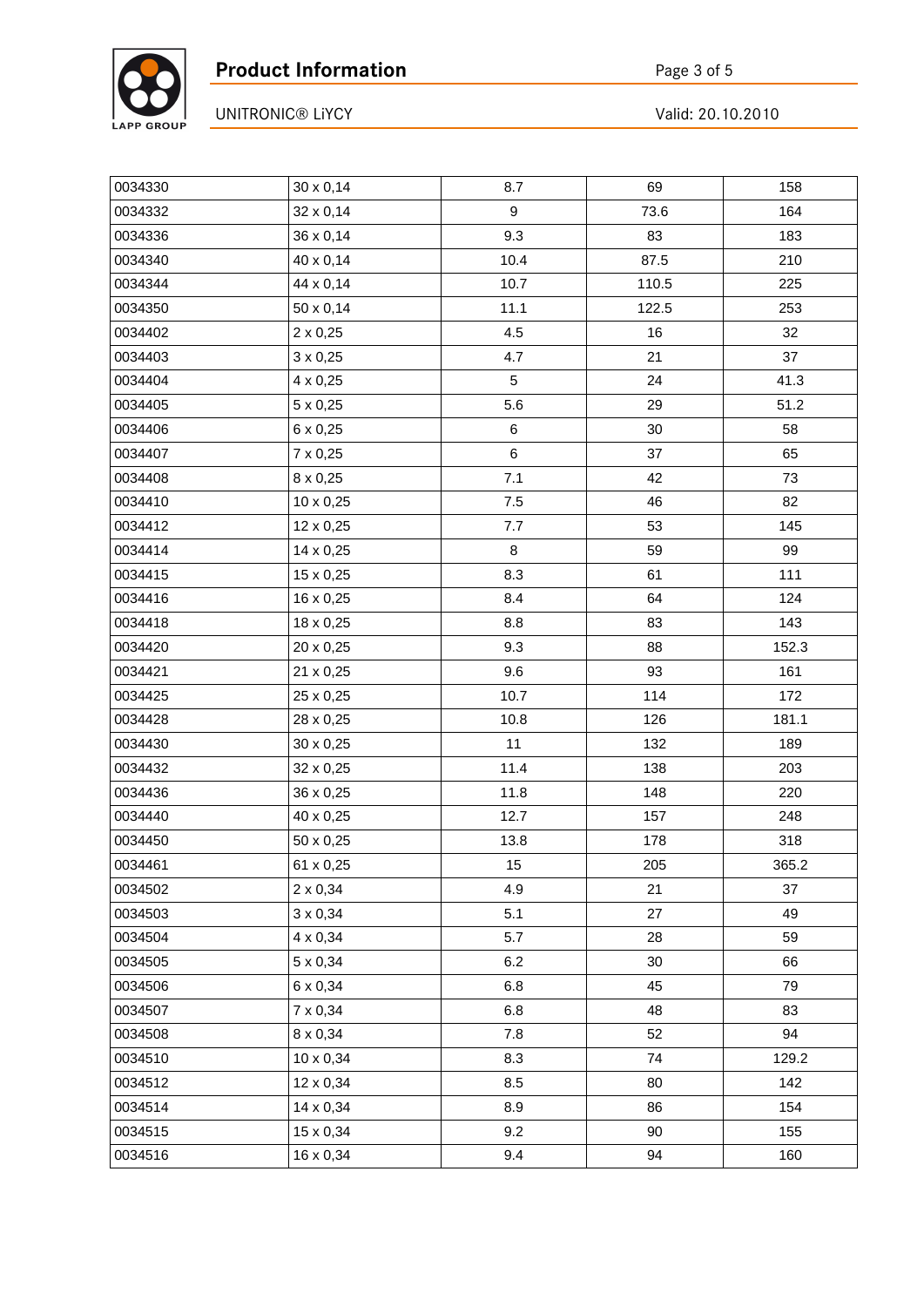

| 0034518 | 18 x 0,34        | 10.2           | 103 | 173   |
|---------|------------------|----------------|-----|-------|
| 0034520 | 20 x 0,34        | 10.7           | 112 | 192   |
| 0034521 | 21 x 0,34        | 11.1           | 116 | 199.2 |
| 0034525 | 25 x 0,34        | 11.9           | 135 | 259   |
| 0034528 | 28 x 0,34        | 12             | 153 | 280   |
| 0034530 | 30 x 0,34        | 12.3           | 159 | 291.1 |
| 0034532 | 32 x 0,34        | 13             | 165 | 305   |
| 0034536 | 36 x 0,34        | 13.4           | 179 | 331   |
| 0034540 | 40 x 0,34        | 14.8           | 200 | 365   |
| 0034550 | 50 x 0,34        | 15.9           | 235 | 431   |
| 0034602 | $2 \times 0,5$   | 5.6            | 29  | 54    |
| 0034603 | $3 \times 0,5$   | 5.9            | 38  | 67    |
| 0034604 | $4 \times 0,5$   | 6.3            | 43  | 77    |
| 0034605 | $5 \times 0,5$   | $\overline{7}$ | 51  | 90    |
| 0034606 | $6 \times 0,5$   | 7.6            | 59  | 104   |
| 0034607 | $7 \times 0,5$   | $7.6$          | 65  | 112   |
| 0034608 | $8 \times 0,5$   | 8.7            | 70  | 135   |
| 0034610 | $10 \times 0,5$  | 9.3            | 88  | 160   |
| 0034612 | 12 x 0,5         | 9.6            | 99  | 177   |
| 0034618 | 18 x 0,5         | 11.8           | 134 | 239   |
| 0034620 | 20 x 0,5         | 12.1           | 149 | 276   |
| 0034625 | 25 x 0,5         | 13.7           | 211 | 352   |
| 0034630 | 30 x 0,5         | 14.5           | 230 | 397   |
| 0034702 | $2 \times 0,75$  | 6              | 38  | 64    |
| 0034703 | $3 \times 0,75$  | 6.3            | 49  | 76    |
| 0034704 | 4 x 0,75         | $\overline{7}$ | 58  | 92    |
| 0034705 | $5 \times 0,75$  | 7.6            | 67  | 109   |
| 0034707 | 7 x 0,75         | 8.2            | 100 | 156   |
| 0034710 | $10 \times 0,75$ | 10.5           | 130 | 187   |
| 0034712 | 12 x 0,75        | 10.8           | 154 | 218   |
| 0034718 | 18 x 0,75        | 13             | 195 | 327   |
| 0034725 | 25 x 0,75        | 15.3           | 280 | 454   |
| 0034730 | 30 x 0,75        | 15.8           | 312 | 486   |
| 0034802 | $2 \times 1$     | 6.3            | 43  | 72    |
| 0034803 | $3 \times 1$     | 6.8            | 56  | 90    |
| 0034804 | $4 \times 1$     | 7.3            | 68  | 109   |
| 0034805 | $5 \times 1$     | 8              | 79  | 126   |
| 0034807 | $7 \times 1$     | 8.6            | 118 | 171   |
| 0034810 | $10 \times 1$    | 11.1           | 140 | 228   |
| 0034812 | $12 \times 1$    | 11.4           | 168 | 259   |
| 0034818 | $18 \times 1$    | 13.4           | 252 | 389   |